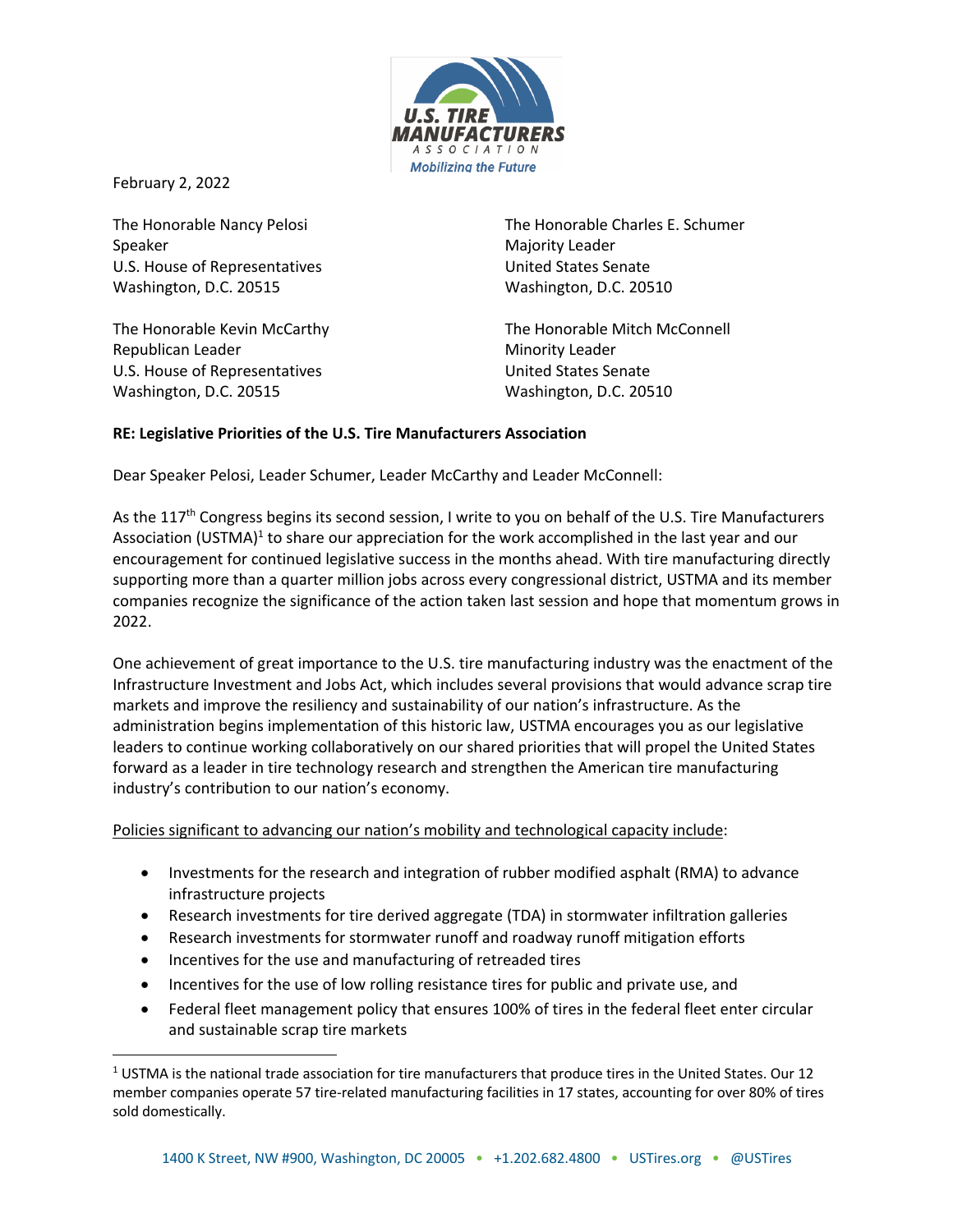## **1. Invest in the research and integration of rubber modified asphalt (RMA) in new and existing infrastructure projects.**

RMA is a mixture of ground tire rubber with asphalt that provides proven economic, environmental, and performance benefits in building better roads and highways. For example:

- RMA is a proven cost-effective option as it increases pavement service life and reduces the need for road maintenance activities. This leads to significant cost savings compared to traditional asphalt.
- The use of RMA results in a 32% reduction of  $CO<sub>2</sub>$  emissions and lower energy consumption over the lifetime of a pavement as compared to traditional asphalt<sup>2</sup>.
- RMA provides road performance benefits that include longer service life, less road spray in wet conditions, increased skid resistance, significant noise reduction, and better ride quality.

RMA has been utilized in many states, including California, Kentucky, and New York, to rebuild America's roadways with a resilient pavement solution. Use of RMA advances the circular economy, as asphalt is one of the most recycled materials and can be picked up and utilized again and again.

The economic and performance benefits of RMA are clear and well demonstrated. Congress can and should:

- 1) Identify RMA as a preferred pavement material;
- 2) Assist states to adopt RMA integration for local projects; and
- 3) Conduct research to add to existing knowledge<sup>3</sup> of the benefits of RMA use, including research to supplement the preliminary findings of the reductions in environmental impact when using RMA.

# **2. Invest in research regarding the use of tire derived aggregate (TDA) in stormwater infiltration galleries.**

Tire derived aggregate is made from recycled scrap tires and used as a cost-effective infill material in stormwater infiltration galleries. Stormwater infiltration galleries are already used as an important technology to clean stormwater. Stormwater infiltration galleries that utilize TDA allow for cost savings when compared to traditional mined minerals, such as gravel, since the lightweight recycled material costs less to transport.<sup>4</sup> TDA also has a larger void space, providing the potential to capture greater water volume when compared to gravel. This allows for flexibility in design of stormwater infiltration galleries without compromising stormwater capture capacity where space is limited.

TDA may also provide a beneficial environmental impact when used in stormwater infiltration galleries. Studies show TDA successfully captures potentially harmful roadway runoff, including heavy metals, before it reaches groundwater.<sup>5</sup> For these compelling benefits of cost-efficiency, effective performance, and environmental impact, USTMA urges Congress to incentivize research

<sup>2</sup> *The environmental impact assessment of Asphalt Rubber: Life Cycle Assessment*. Bartolozzi et al. 2012.

<sup>3</sup> *State of Knowledge Report on Rubber Modified Asphalt*. Buttlar 2021.

<sup>4</sup> https://www.calrecycle.ca.gov/tires/greenroads/tda

<sup>5</sup> *Properties of Tire Derived Aggregate for Engineering Applications*. Chandler 2013.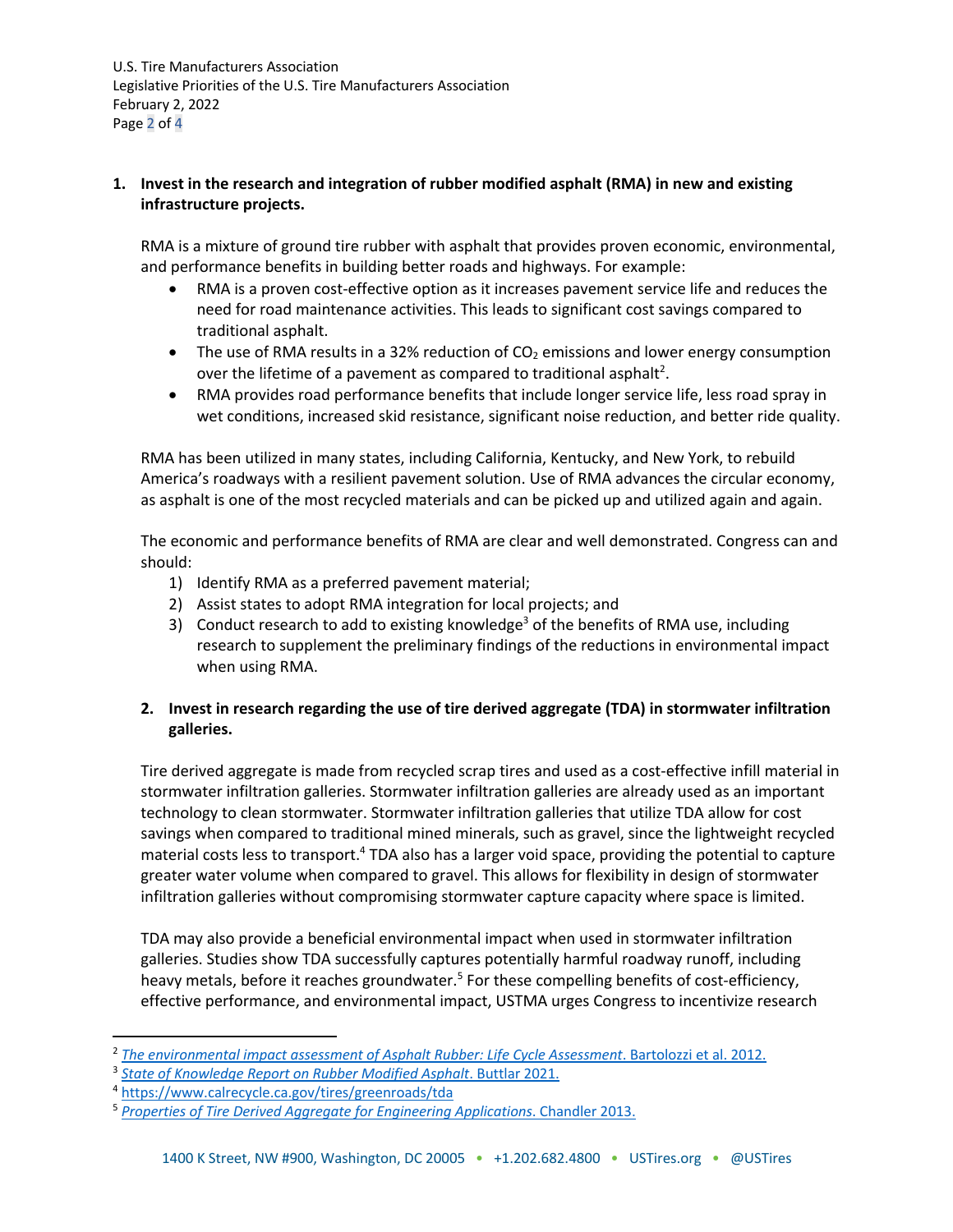U.S. Tire Manufacturers Association Legislative Priorities of the U.S. Tire Manufacturers Association February 2, 2022 Page 3 of 4

into the use of TDA in stormwater infiltration galleries in federal, state, and local construction projects.

## **3. Invest in stormwater runoff research and fund efforts to mitigate the environmental effects of roadway runoff nationwide.**

To ensure stormwater is protected as a valuable resource, we encourage additional research to assess stormwater runoff from roadways to increase the state of knowledge on constituents in roadway runoff, the potential impact of roadway runoff on the environment, and effective strategies to treat roadway runoff. We encourage additional research and investment in deployment of existing technologies that filter out pollutants before they enter our waterways. Stormwater basins, bioswales, street sweeping, and public awareness campaigns are proven ways to reduce pollutants from the roadway.

#### **4. Incentivize the use and U.S. manufacturing of retreaded tires for commercial vehicles to enhance sustainability and grow American jobs.**

Commercial tire retreading provides a highly effective way to recycle tires with many additional notable economic and environmental benefits. Each retreaded tire reduces energy consumption,  $CO<sub>2</sub>$  emissions, raw material usage, and tire disposal challenges and creates local job opportunities. Despite these advantages, retreading of commercial tires has steadily decreased over the last 25 years, due primarily to cheap foreign alternatives, which are 65% less likely to be retreaded<sup>6</sup> because of their design and construction.

USTMA encourages Congress to provide financial incentives to help level the playing field and shift the business model back in favor of retreading. This could be accomplished through a per-tire manufacturing grant to tire retreaders or as a tax credit to purchasers of retreaded tires.

Furthermore, Congress has an opportunity to lead by example by requiring the purchase of American-made retreaded tires for the federal fleet and any fleet under federal contract, where possible. USTMA notes there is precedent for such policies, including provisions in the Federal Vehicle Repair Cost Savings Act of 2015 that mandated the use of remanufactured replacement parts on federal fleet vehicles and a 1991 EPA procurement guideline under President George H.W. Bush that required the use of retreaded tires on federal fleet vehicles where practicable.

## **5. Incentivize the use of low rolling resistance tires for public and private use.**

Low rolling resistance tires are proven to increase fuel economy and decrease environmental impact. A 1 to 2 percent increase in the fuel economy of passenger and light truck vehicles through the use of low rolling resistance tires would save about 1 billion to 2 billion gallons of fuel per year of the 130 billion gallons consumed by all consumer vehicles.<sup>7</sup> Low rolling resistance tires allow fuel efficiency savings to be passed on to each driver and reduce the  $CO<sub>2</sub>$  emissions produced by each

<sup>6</sup> Retread Tires in the U.S. and Canada, A Joint Report, July 2018.

<sup>7</sup> https://www.nap.edu/catalog/11620/tires-and-passenger-vehicle-fuel-economy-informing-consumersimproving-performance